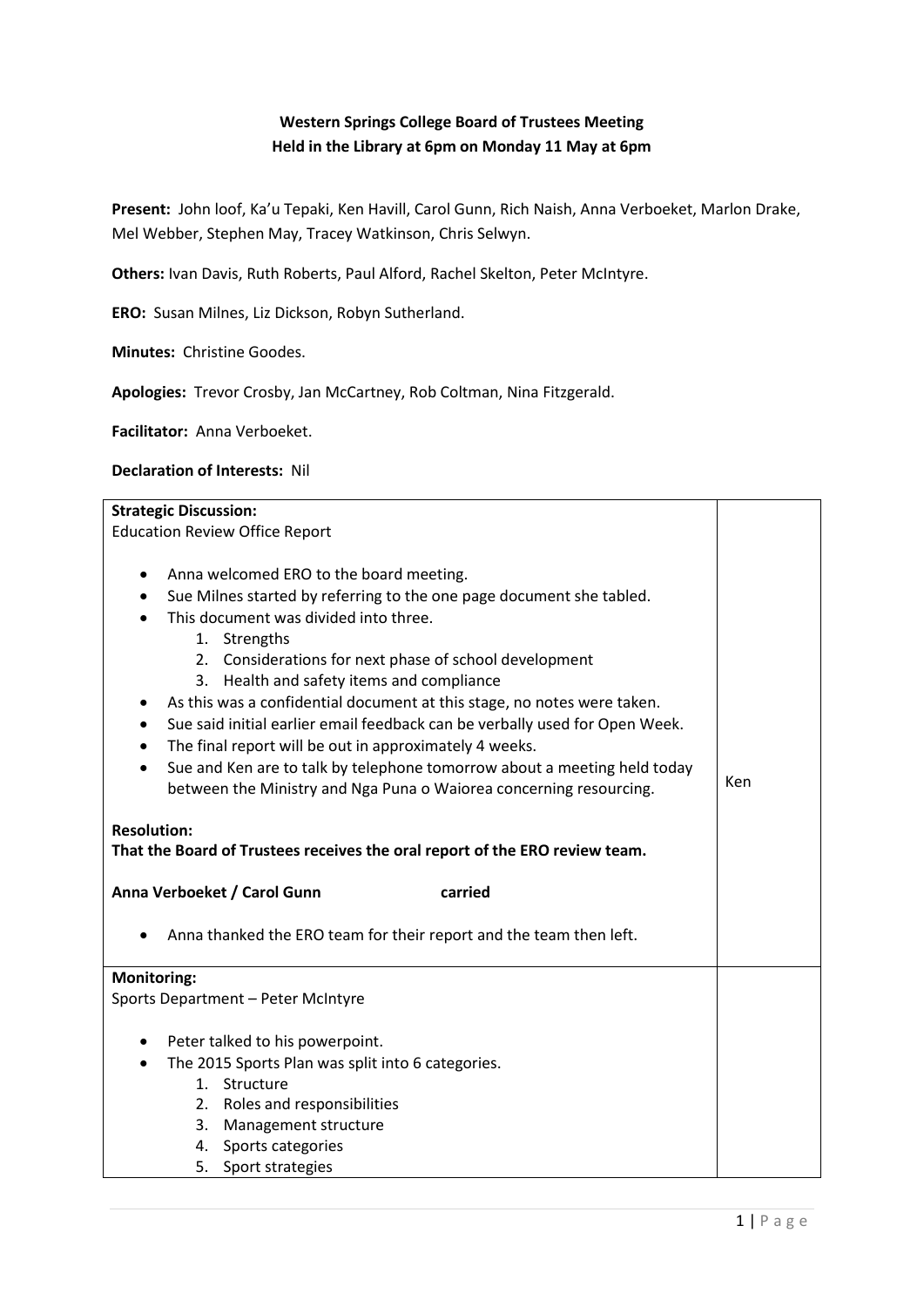| 6. Five year plan<br>Peter talked about the long term vision he has for the department and the<br>identification of key sports and performance codes.<br>He wants to see good standards in competitive sport enabling keen students<br>$\bullet$<br>the opportunity to excel. He wants to set criteria for active sports health to<br>give students the potential to participate in a sport/s which they may not<br>have done before and contribute towards a healthy lifestyle.<br>Peter introduced two sport leaders - Katalina Areai and Nikheil Bhana who<br>٠<br>talked about their sporting experiences at WSC and what the Sports<br>Department has done for their thinking of their future.<br>Peter raised his concern about the changing sheds in his area and how he was<br>going to develop these to accommodate the students that used them.<br>Peter also talked about managing traffic on the weekends and what<br>٠<br>strategies had been put in place.<br>Tracey asked Peter if his vision for the future was shared with the PE<br>$\bullet$<br>Department and his reply was that it was a shared vision.<br><b>Resolution:</b><br>That the Board receive the Sports Department Report.<br>Ken Havill / Stephen May<br><b>Carried</b> |      |
|----------------------------------------------------------------------------------------------------------------------------------------------------------------------------------------------------------------------------------------------------------------------------------------------------------------------------------------------------------------------------------------------------------------------------------------------------------------------------------------------------------------------------------------------------------------------------------------------------------------------------------------------------------------------------------------------------------------------------------------------------------------------------------------------------------------------------------------------------------------------------------------------------------------------------------------------------------------------------------------------------------------------------------------------------------------------------------------------------------------------------------------------------------------------------------------------------------------------------------------------------------|------|
|                                                                                                                                                                                                                                                                                                                                                                                                                                                                                                                                                                                                                                                                                                                                                                                                                                                                                                                                                                                                                                                                                                                                                                                                                                                          |      |
| 7.40pm: Break                                                                                                                                                                                                                                                                                                                                                                                                                                                                                                                                                                                                                                                                                                                                                                                                                                                                                                                                                                                                                                                                                                                                                                                                                                            |      |
| <b>Strategic Discussion:</b><br>Nga Puna O Waiorea Resourcing Issue<br>Ken talked to today's meeting with Ben O'Meara from the Ministry.<br>٠<br>They Ministry did not have anything to offer us.<br>$\bullet$<br>The Ministry undertook to consult with their Auckland associates and come<br>$\bullet$<br>back to us in a couple of days.<br>The Ministry encouraged pursuing the 156 status.<br><b>Resolution:</b><br>That the Board of Trustees receives reports of recent meetings with Ministry of<br>Education officials concerning the resourcing issues.<br>Chris Selwyn / Tracey Watkinson<br><b>Carried</b><br><b>Strategic Discussion:</b>                                                                                                                                                                                                                                                                                                                                                                                                                                                                                                                                                                                                   |      |
| <b>School Redevelopment</b>                                                                                                                                                                                                                                                                                                                                                                                                                                                                                                                                                                                                                                                                                                                                                                                                                                                                                                                                                                                                                                                                                                                                                                                                                              |      |
|                                                                                                                                                                                                                                                                                                                                                                                                                                                                                                                                                                                                                                                                                                                                                                                                                                                                                                                                                                                                                                                                                                                                                                                                                                                          |      |
| Anna spoke to this.                                                                                                                                                                                                                                                                                                                                                                                                                                                                                                                                                                                                                                                                                                                                                                                                                                                                                                                                                                                                                                                                                                                                                                                                                                      |      |
| The latest correspondence from the Ministry was tabled.<br>٠                                                                                                                                                                                                                                                                                                                                                                                                                                                                                                                                                                                                                                                                                                                                                                                                                                                                                                                                                                                                                                                                                                                                                                                             |      |
| A meeting was held with Ministry officials last Monday (4 <sup>th</sup> May, 2015) and                                                                                                                                                                                                                                                                                                                                                                                                                                                                                                                                                                                                                                                                                                                                                                                                                                                                                                                                                                                                                                                                                                                                                                   |      |
| they want us to approve the minutes.<br>Ken has emailed Rob Coltman today to say that the minutes are in order.<br>٠                                                                                                                                                                                                                                                                                                                                                                                                                                                                                                                                                                                                                                                                                                                                                                                                                                                                                                                                                                                                                                                                                                                                     |      |
| Rich has volunteered to talk to Andre from the Ministry about moving<br>$\bullet$                                                                                                                                                                                                                                                                                                                                                                                                                                                                                                                                                                                                                                                                                                                                                                                                                                                                                                                                                                                                                                                                                                                                                                        |      |
| forward.                                                                                                                                                                                                                                                                                                                                                                                                                                                                                                                                                                                                                                                                                                                                                                                                                                                                                                                                                                                                                                                                                                                                                                                                                                                 | Rich |
| Anna to work on questions and answers.                                                                                                                                                                                                                                                                                                                                                                                                                                                                                                                                                                                                                                                                                                                                                                                                                                                                                                                                                                                                                                                                                                                                                                                                                   |      |
| Ken asked the board what they would like put in the community newsletter,                                                                                                                                                                                                                                                                                                                                                                                                                                                                                                                                                                                                                                                                                                                                                                                                                                                                                                                                                                                                                                                                                                                                                                                |      |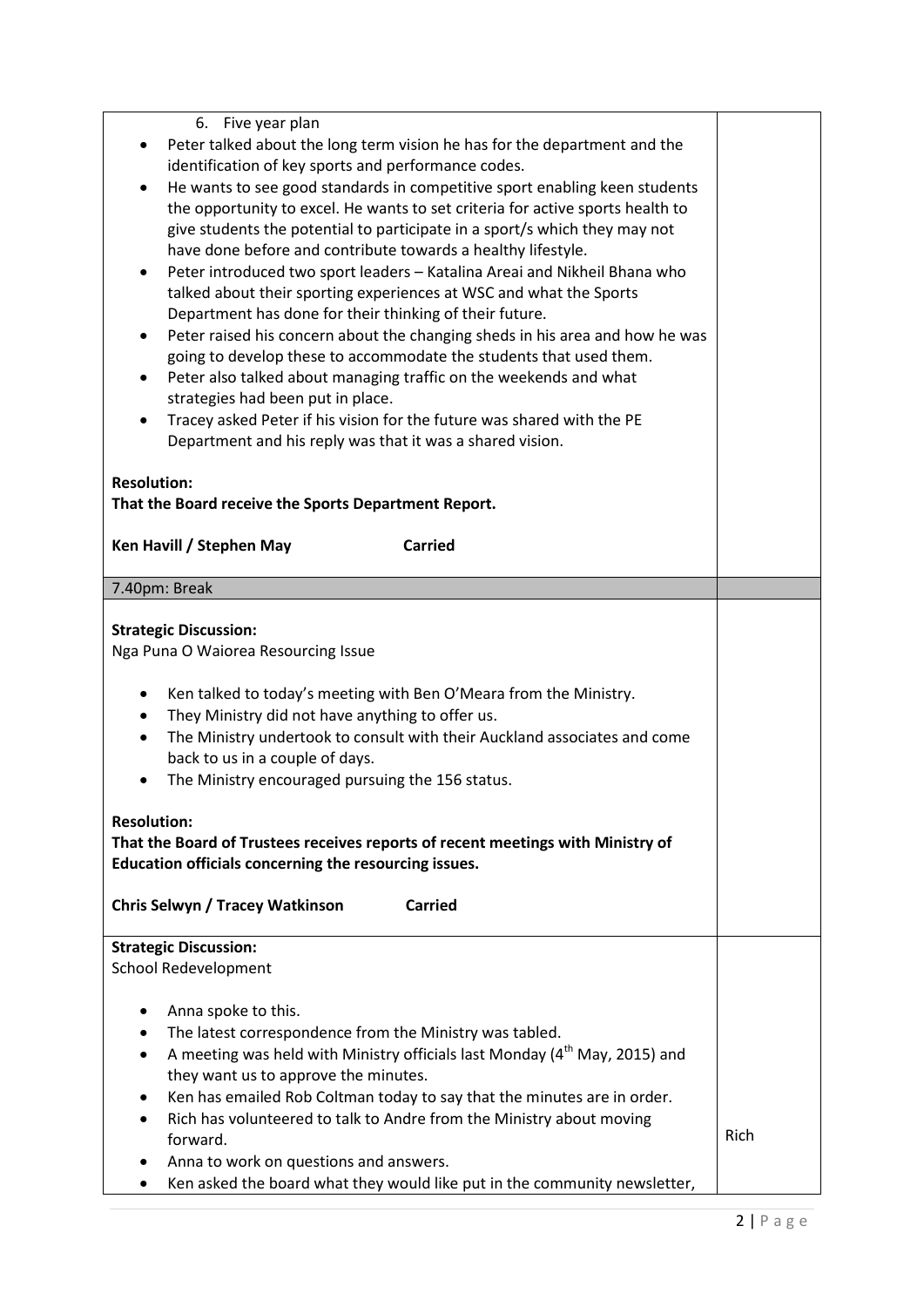| which is going out just before Open Week, in regard to the school                                                                   |      |
|-------------------------------------------------------------------------------------------------------------------------------------|------|
| development.<br>Anna is happy to put something together for this. To be emailed to the board                                        | Anna |
| for perusal. If you don't respond it is deemed you agree.                                                                           |      |
| The whole board is to be kept informed.<br>٠                                                                                        |      |
| Ken is to forward the tabled email to Rich so he can talk to Andre.<br>٠                                                            | Ken  |
| Open Week is 25 to 28 May.<br>٠<br>The community newsletter is going to the post Thursday week (21 <sup>st</sup> May).<br>$\bullet$ |      |
|                                                                                                                                     |      |
| <b>Resolution:</b><br>That the Board of Trustees receives an update report from the Rebuild Strategy<br>Group.                      |      |
| Ken Havill / Anna Verboeket<br><b>Carried</b>                                                                                       |      |
| <b>Strategic Decision:</b>                                                                                                          |      |
| Health & Safety                                                                                                                     |      |
| <b>Resolution:</b>                                                                                                                  |      |
| That the Board ratify the Third Party (Contractors) Agreement - Moved: Rob                                                          |      |
| Coltman                                                                                                                             |      |
| In the absence of Rob Coltman it was decided to hold off approving this.                                                            |      |
|                                                                                                                                     |      |
| <b>Resolution:</b>                                                                                                                  |      |
| John Loof proposed that we hold off passing the above resolution until we hear                                                      |      |
| from Rob Coltman. The board will then vote electronically subject to Rob putting<br>the motion.                                     |      |
|                                                                                                                                     |      |
| John Loof / Anna Verboeket<br><b>Carried</b>                                                                                        |      |
|                                                                                                                                     |      |
| <b>Monitoring:</b>                                                                                                                  |      |
| Discipline                                                                                                                          |      |
| Ivan Davis reported that there had been two suspensions since the last board                                                        |      |
| meeting.                                                                                                                            |      |
| One student was expelled and one student was excluded.                                                                              |      |
|                                                                                                                                     |      |
| Finance<br>Finance needs to be reinserted on the agenda under monitoring.                                                           | Ken  |
|                                                                                                                                     |      |
| <b>Identifying Agenda Items for Next Meeting:</b>                                                                                   |      |
| ERO debrief                                                                                                                         |      |
| Email Christine if you want to put an item on the agenda.                                                                           |      |
|                                                                                                                                     |      |
|                                                                                                                                     |      |
|                                                                                                                                     |      |
|                                                                                                                                     |      |